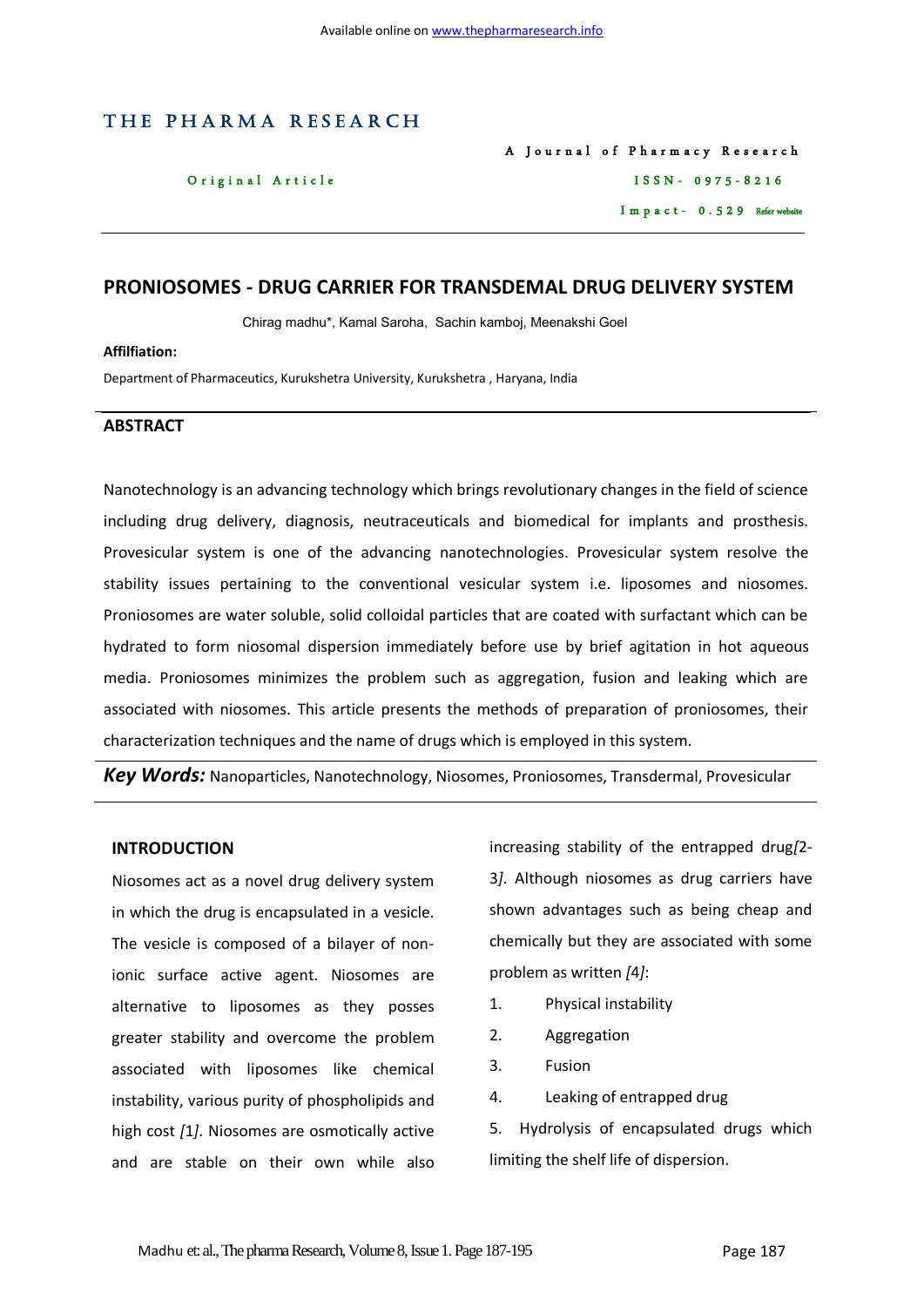So, to increase shelf life and stability of niosomes Proniosomes are developed. Proniosomes are dry formulations of surfactant coaled carriers which can be rehydrated by brief agitation in hot water. The resulting niosomes are very similar to conventional niosomes and more uniform in size.

Proniosomes are dry solid in form which makes further processing and packaging possible. The powder form provides optimal flexibility, unit dosing so the proniosome can be provided in capsule form.

 A proniosomes formulation based on maltodextrin was also developed that has a potential applications in deliver of hydrophobic or amphiphillic drug. The better of these formulations used a hollow particle with exceptionally high surface area. The principle advantage with this formulation was

the amount of carrier required to support the surfactant could be easily adjusted and proniosomes with very high mass ratios of surfactant to carrier could be prepared. Because of the ease of production of proniosomes using the maltodextrin by slurry method, hydration of surfactant from proniosomes of a wide range of compositions can be studied *[*5-6*]*.

# **Gels**:

Gels have a variety of applications in the administration of medications orally, topically, intranasal, vaginally and rectally. Some gel systems are transparent and others are translucent, since the ingredients involved may not be completely dispersed or they may form aggregates which disperse light. Gels are semisolid systems consisting of suspensions made up of small inorganic particles or large organic molecules interpenetrated by a liquid.

| <b>Class</b>     | <b>Description</b>                                                                       | <b>Examples</b>                                                                                                                                              |
|------------------|------------------------------------------------------------------------------------------|--------------------------------------------------------------------------------------------------------------------------------------------------------------|
| Inorganic        | Usually two-phase systems                                                                | Aluminium hydroxide gel, bentonite magma                                                                                                                     |
| Organic          | Usually single-phase systems                                                             | Carbopol, tragacanth                                                                                                                                         |
| <b>Hydrogels</b> | Contains water                                                                           | Silica, bentonite, pectin, sodium alginate,<br>methylcellulose, alumina                                                                                      |
| <b>Hydrogels</b> | Contains water                                                                           | Silica, bentonite, pectin, sodium alginate,<br>methylcellulose, alumina                                                                                      |
| Organogels       | Hydrocarbon type<br>Animal/vegetable fats<br>Soap-base greases<br>Hydrophilic organogels | Petrolatum, mineral oil/polyethylene gel, Plastibase<br>Lard, cocoa butter<br>Aluminium stearate with heavy mineral-oil gel<br>Carbowax bases /PEG ointment/ |
| <b>Hydrogels</b> | Organic hydrogels<br>Natural and synthetic gums<br>Inorganic hydrogels                   | Pectin paste, tragacanth jelly<br>Methylcellulose, sodium carboxymethylcellulose, Pluronic<br>$F-127$<br>Bentonite gel /10% to 25%/, Veegum                  |

### **Table 1: General classification and description of gels**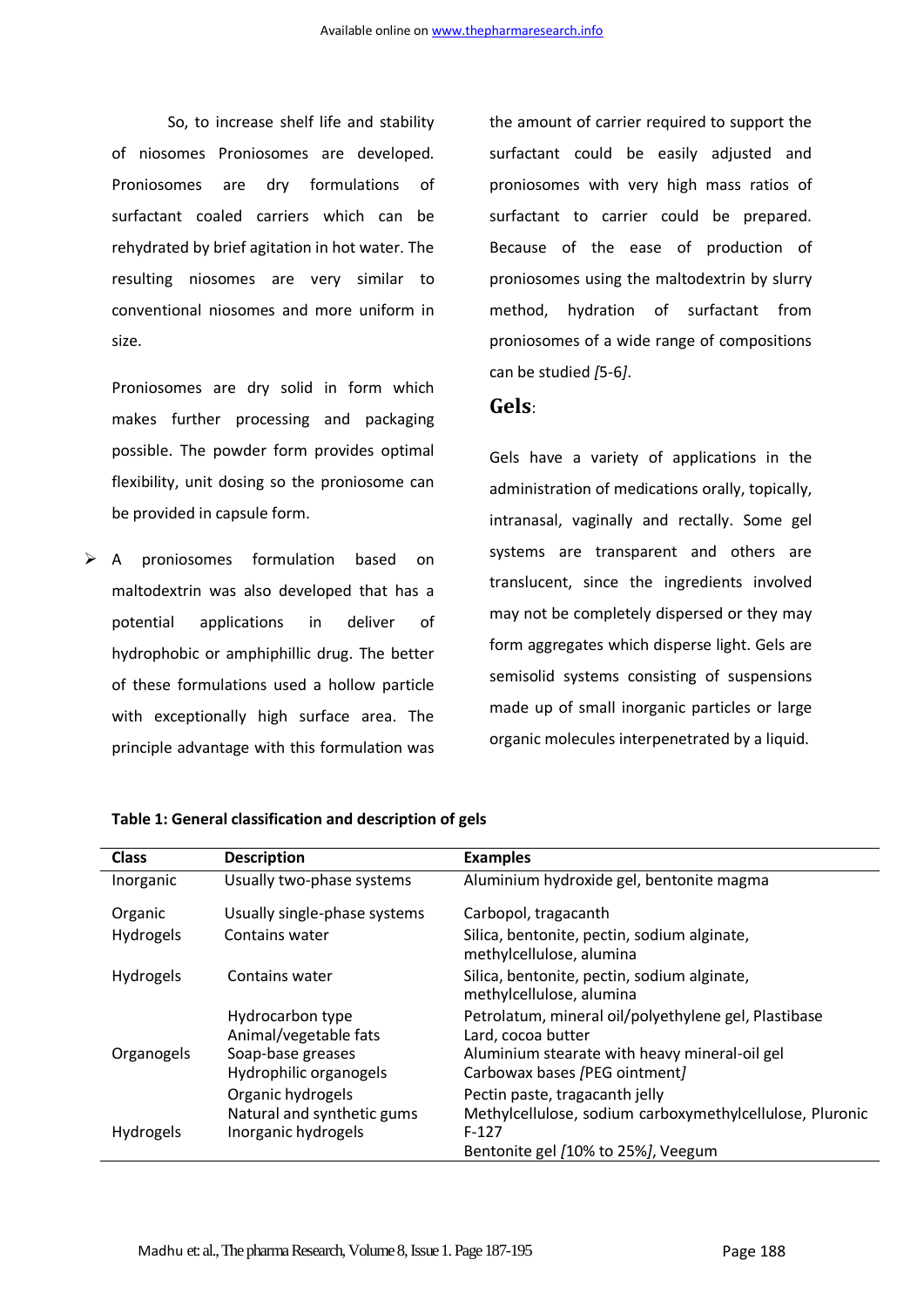Most topical gels are prepared with organic polymers, such as carbomers, which impart an aesthetically pleasing, clear sparkling appearance to the product, and are easily washed of the skin with water<sup>55</sup>. There are a variety of semi-synthetic celluloses in use as thickeners in gel formulations. These include methylcellulose, carboxymethylcellulose,

hydroxyethylcellulose, hydroxypropylcellulose and hydroxypropylmethylcellulose. Branchedchain polysaccharide gums, such as tragacanth, pectin, carrageenan and agar, are of naturally occurring plant origin; therefore they can have widely varying physical properties, depending on their source. By far the most extensively employed gelling agents in the pharmaceutical and cosmetic industries are the carboxyvinyl polymers known as carbomers.

#### **Formulation of Gel**

- **a. Polymers and other compounds used in formulation of Gel :**
- 1. Natural Polymers e.g. alginates, carrageenan, tragacanth, pectin, xanthum gum, gellan gum, guar gum, chitosan, agar, gelatin
- 2. Acrylic polymers e.g. carbomer934P, propylene glycol
- 3. Cellulose derivatives e.g. carboxymethyl cellulose, methyl cellulose, hydroxypropyl cellulose
- 4. Polyethylene
- 5. Colloidally dispersed solid e.g. microcrystalline silica, clays, microcrystalline cellulose
- 6. Surfactants e.g. poloxamer, non-ionic surfactants
- 7. Other gellants e.g. beeswax, carnauba wax, cetyl ester wax, aluminium stearate

#### **b. Solvent employed in Gel**

e.g. Polyethylene glycol *[*PEG-400, PEG-600 etc.*]*, Propylene glycol, Ethanol etc.

**c. Cosolvent**

e.g Propylene glycol, Glycerine etc.

- **d. Disinfectant**
- e.g. Ethanol
- **e. Humectant**
- e.g. propylene glycol, glycerine

#### **f. Antiseptic agent**

e.g. Peppermint oil

#### **g. Penetration Enhancer**

- 1. Natural: eugenol, camphor, cineole, limonene
- 2. Synthetic:Ethanol, Azone, Oxazolidinones, N,N-

Dimethylaminoacetate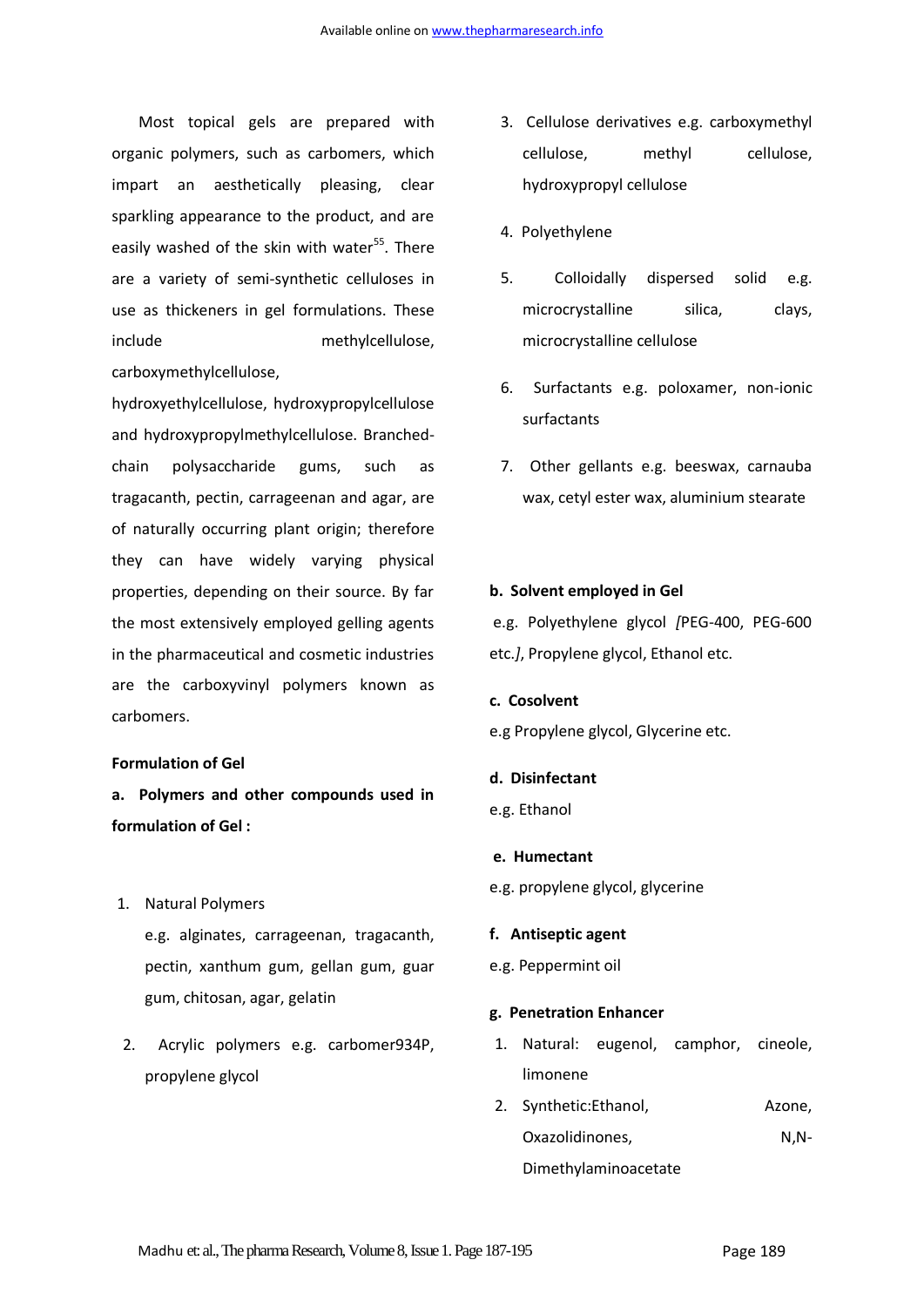#### **Mechanism of Drug Transport through skin:**

There is a direct contact of proniosomes formulation with skin after applies so it is better to discuss the potential interactions between skin and vesicle formed in proniosome/ noisome formulation. It is still not clear which factors influence the vesicle skin interactions. But it is clear that Proniosomes should be hydrated to form niosomal vesicles before the drug is release and permeates across skin.

Two types of vesicle skin interactions observed during in vitro studies using human skin.

1.*]* When vesicles came in contact with stratum corneum aggregate, fuse and adhere to the surface of cell. It is believed that this type of interaction leads to high thermodynamic activity gradient of the drug at the interface of vesicle and stratum corneum which is driving force for penetration of lipophillic drug across the stratum coerneum.

2.*]* This type of interaction involves the ultrastructural changes in the intercellular lipid regions of the skin and its deeper layer at maximum depth of about 10 nm as revealed by Freeze Fracture Electron Microscopy and Small Angle X-Xay Scattering. The other factor which could also explain the ability of vesicles to modulate drug transfer across the skin is *[*7-8*]*:

# 1*]* Nature of drug

2*]* The lipid bilayer of niosomes acts as a rate limiting membrane barrier for drugs.

3*]* Dehydration of vesicles

4*]* The vesicles act as penetration enhancer to reduce the barrier properties of the skin.

- 5*]* Skin and composition of vesicles.
- 6*]* Biophysical factor

#### **Preparation of proniosomal Gel:**

There are basically 3 methods for preparation of proniosomes which are

- 1*]* Slurry Method
- 2*]* Coacervation Phase Separation Method
- 3*]* Slow Spray coating method.

**1***]* **Slurry Method**: This method involves formation of slurry by addition of the carrier and the entire surfactant solution in a round bottom flask. This is fitted to a rotary flash evaporator and vacuum was applied to form a dry and free flowing powder. Then the flask was removed and kept under vacuum overnight. The obtain powder was collected in a sealed container and kept at  $4^{\circ}$ C. The time required for proniosome production is independent of the ratio of surfactant solution to carrier materials and appears to be sealable *[*5, 9, 10, and 11*]*.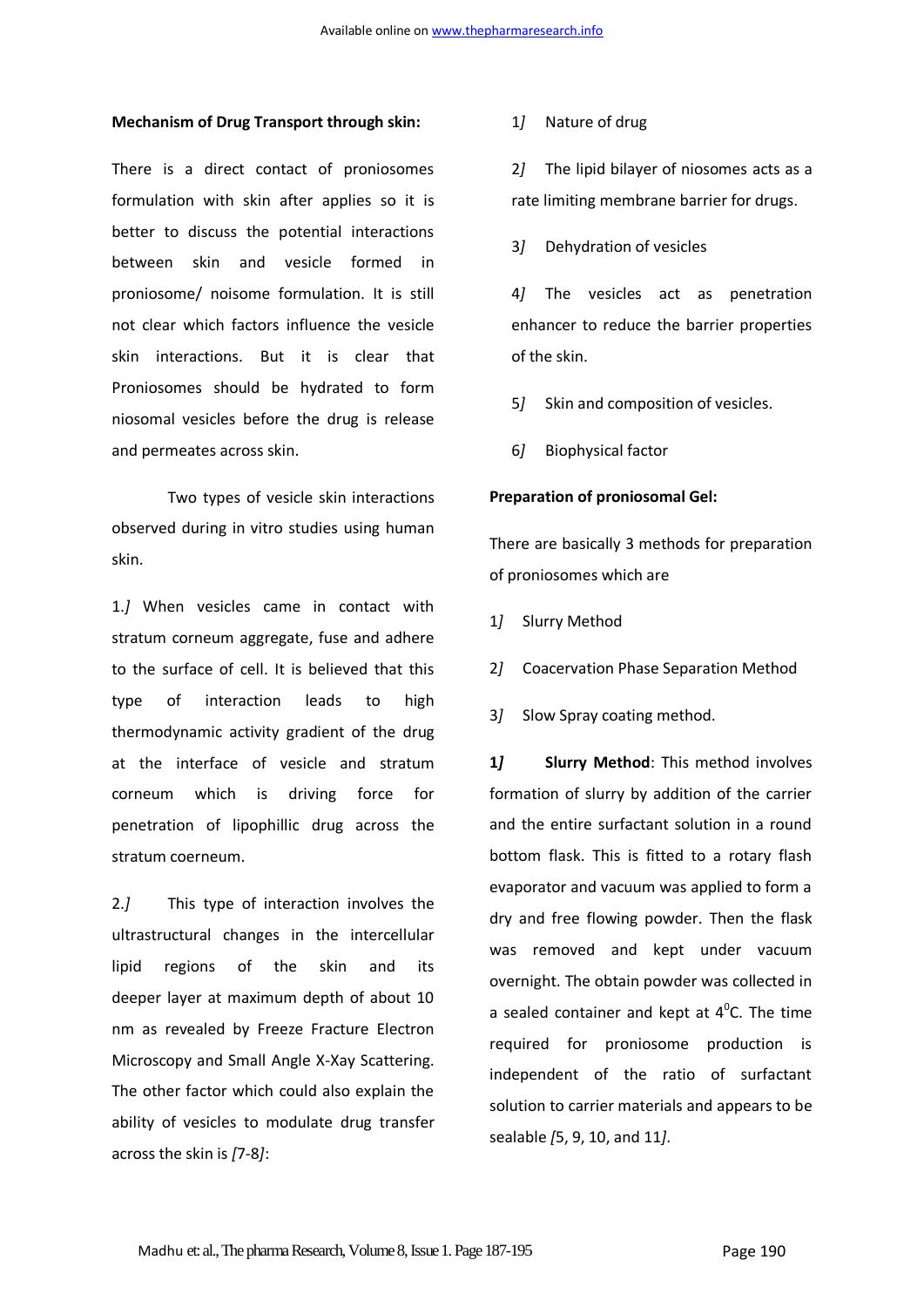**2***]* **Coacervation Phase Separation Method**: This method is widely used for preparing proniosomal gel. In this surfactant, lipid and drug are taken in a dry wide mouth glass vial of 5.0 ml capacity and small amount of alcohol added to it. All the ingredients are mixed well and warmed over water bath at  $60-70$ <sup>o</sup> for 5 min. until the surfactant mixture is dissolved completely. Then the aqueous phase is added to the above vial and warmed still a clear solution is formed which is then converted into proniosomal gel on cooling *[*2, 12*]*.

**3***]* **Spraying Method:** In this method the surfactant is added to an organic solvent and sprayed onto carrier. Then the solvent is evaporated. This process is repeated until the desired surfactant loading is achieved, because the carrier is soluble in the organic solvent. As the carrier dissolved, hydration of this coating allows the formation of multilamellar vesicles *[*13-14*]*.

| Ingredients                  | <b>Examples</b>  |                        | <b>Uses</b> |                            |      |    |
|------------------------------|------------------|------------------------|-------------|----------------------------|------|----|
| <b>Non-ionic surfactants</b> | Span-20,40,60,80 |                        | To          | increase                   | rate | of |
|                              |                  | Tween-20,60,80         |             | permeation                 |      |    |
| Cholesterol                  |                  |                        |             | Membrane stabilizer and to |      |    |
|                              |                  |                        |             | improve stability          |      |    |
| Lecithin                     |                  |                        |             | Penetration enhancer       |      |    |
| <b>Coating materials</b>     | Glucose          | monohydrate,           |             | For coating                |      |    |
|                              |                  | Maltodextrin, sorbitol |             |                            |      |    |

# **Table 3: Characterization of Proniosomes:**

|    | <b>PARAMETER</b>             | <b>METHOD</b>                                                                             |
|----|------------------------------|-------------------------------------------------------------------------------------------|
|    | Vesicle size                 | SEM, TEM, LASER DIIFFERACTION METHOD [9,15]                                               |
|    | Angle Of Repose              | Funnel Method [16]                                                                        |
|    | <b>Entrapment Efficiency</b> | Diode array spectrophotometer, centrifugation<br>method, dialysis method/1,17/            |
| 4. | Zeta potential determination | Z.P Probe model                                                                           |
|    | In Vitro permeation study    | Franz Diffusion Cell/18], Kesharv Chien Diffusion<br>Cell/1], Flow Through Diffusion Cell |

**Vesicle size Analysis:** This analysis involves the measurement of size and shapes of vesicles. Size of vesicles can be measured by dynamic light scattering method in two conditions without agitation and with agitation. Hydration without agitation results in largest vesicle size. SEM and TEM both can be used for measurement of size and shape.

*[*19*]*

- The size distribution of niosomes with teens was significantly lower than that with span surfactant.
- Hydrophobicity of surfactant monomer leads to a small size vesicles since surface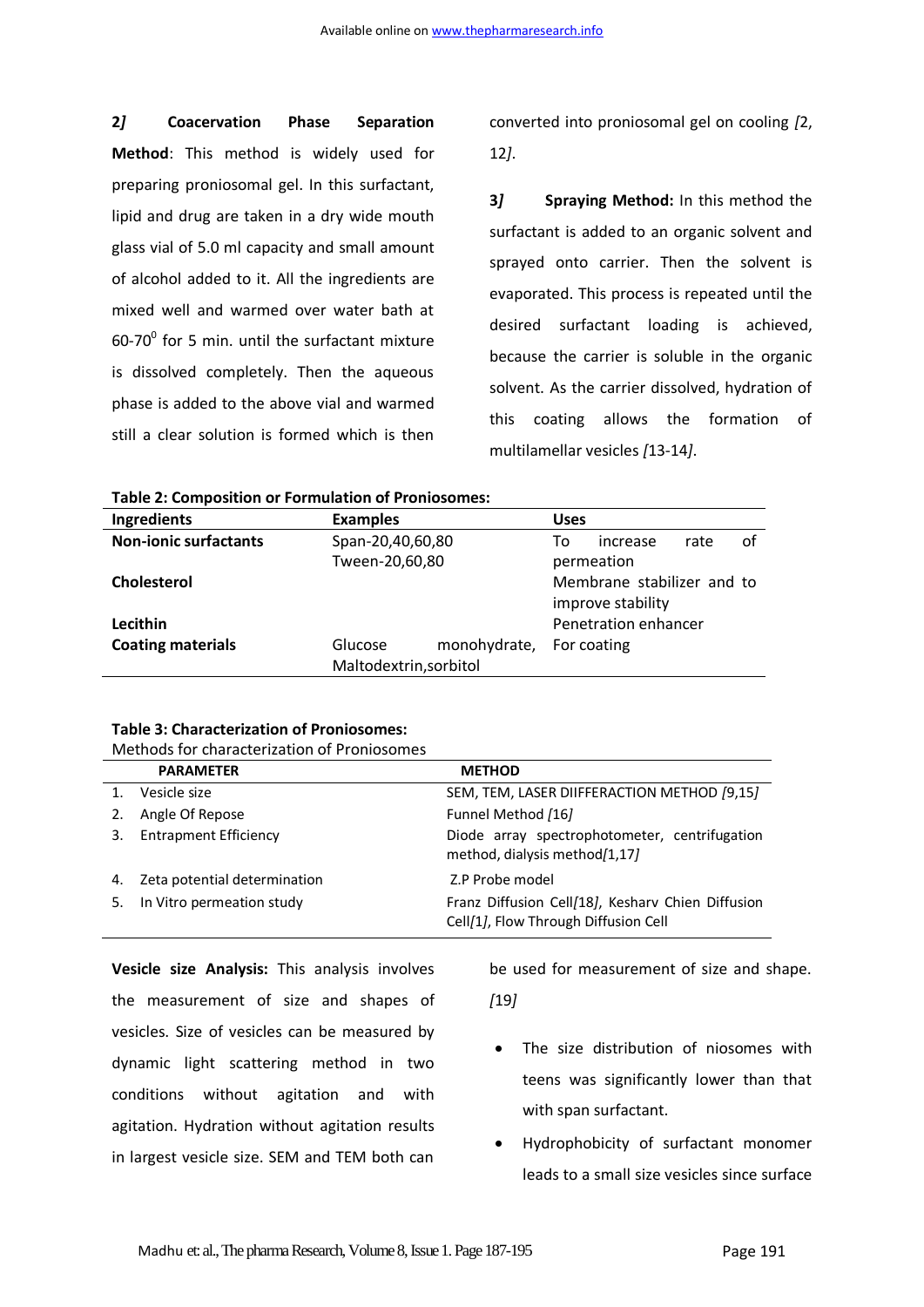energy decreased with increasing the Hydrophobicity.*[*12*]*

**2. Angle of Repose:** The angle of repose of dry proniosomes powder was measured by funnel method. The proniosomes powder was poured in to a funnel which was fixed at a position so that the 13 mm outlet orifice of funnel is 5 cm above a level black surface. The powder flows down from the funnel to form a cone on the surface and the angle of repose was then calculated by measuring the height of cone and diameter of its base. *[*9, 20*]*

**3. Entrapment efficiency:** Entrapment efficiency of the niosomal dispersion can be evaluated by separating the entrapped drug by dialysis *[*9,21,22*]*, centrifugation method*[*9,20,22*]*. By this amount of entrapped drug can be calculated from total drug incorporated.

**Entrapment efficiency** = Amount of drug entrapped/Total drug x 10

- $\triangleright$  The entrapped efficiency of proniosomes composed of tween was relatively low as compared to span.
- $\triangleright$  The cholesterol content also effect the entrapped efficiency as the cholesterol content decrease the entrapment efficiency.*[*18*]*
- $\triangleright$  Higher entrapment efficiency of vesicles of span 60 rather than span 40 is predictable because of its higher alkyl chain length.*[*23*]*

**4. Zeta Potential Determination**: - Zeta potential is analyzed to measure the stability of noisome by studying its colloidal properties. It is measured by Zeta Potential Probe which based on electrophoretic light scattering and laser Doppler velocimetry method. The temperature was set at  $25^{\circ}$ C and charge on vesicle and their mean zeta potential values with standard deviation of 5 measurements were obtained directly from the measurement *[*24*]*. The higher charge on the surface of vesicle produce repulsive force between vesicle which made them stable devoid of agglomeration and faster setting provide an evenly distributed suspension *[*25*]*.

**5. In Vitro permeation study**: The rate of permeation of drugs from proniosomal formulations can be determined by using Dialysis tubing method *[*26*]*, Franz diffusion cell *[*27, 28*]*, Chien diffusion cell method and reverse dialysis method *[*26*]*. Proniosomes interact with skin and contribute to improvement of Transversal drug delivery and one of the possible mechanism for niosomal permeability enhancement is structural modification of upper membrane of skin i.e. stratum corneum. Both phospholipids and non-ionic surfactants used in proniosomes act as penetration enhancers, leading to increase the permeation of many drugs *[*29*]*.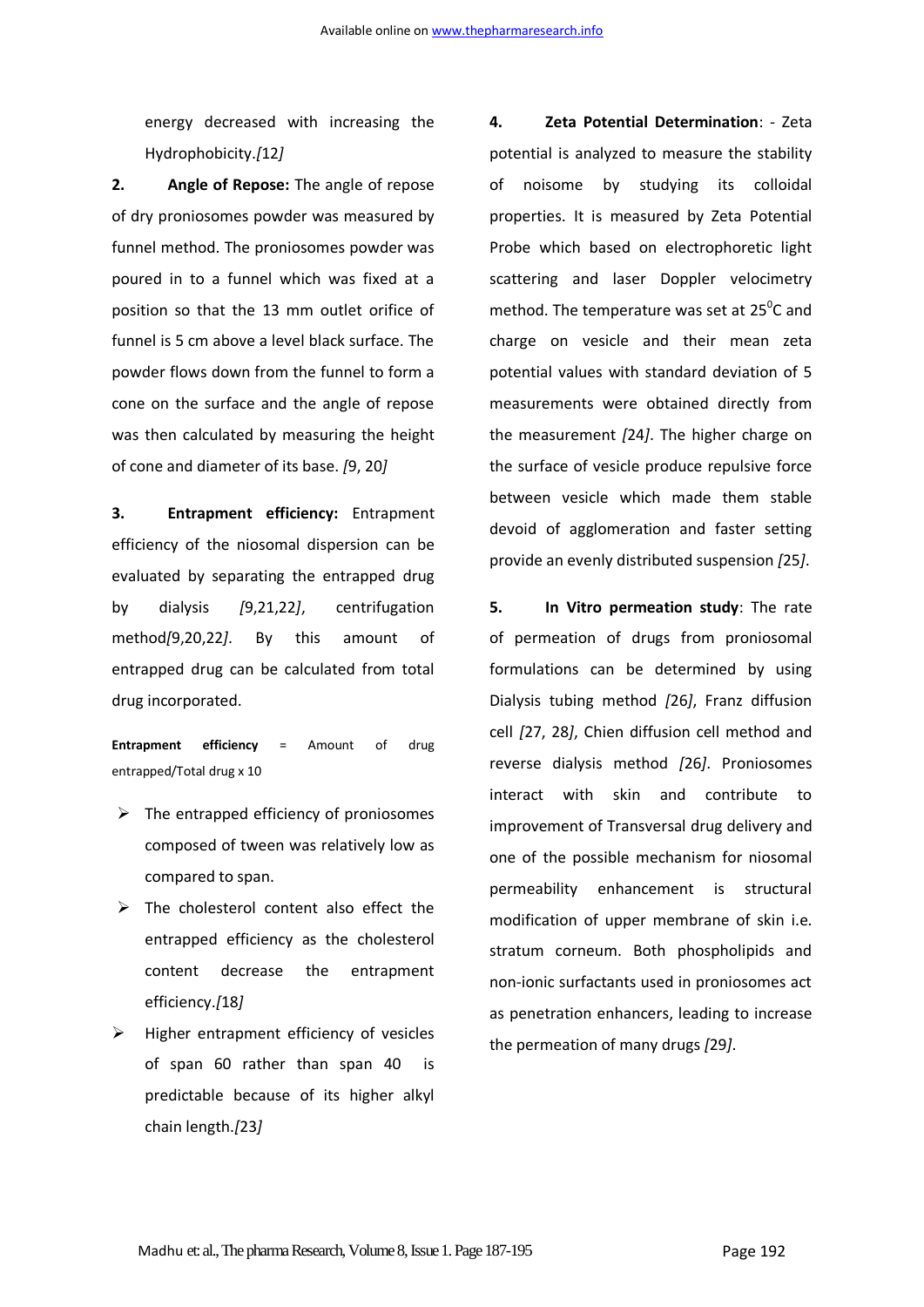| <b>DRUG</b>                 | <b>CATEGORY</b>            | <b>REFERENCE</b> |
|-----------------------------|----------------------------|------------------|
| VALSARTAN<br>1.             | ANTI-HYPERTENSIVE          | 2011             |
| <b>IBUPROFEN</b><br>2.      | <b>NSAIDS</b>              | 2010             |
| <b>CELECOXIB</b><br>3.      | <b>COX INHIBITOR</b>       | 2010             |
| <b>HYDROCORTISONE</b><br>4. | <b>CORICOID HORMONE</b>    | 2009             |
| LOSARTAN POTASSIUM<br>.5.   | ANGIOTENSIN ANTAGONIST     | 2009             |
| <b>FUROSEMIDE</b><br>6.     | ANTI-HYPERTENSIVE          | 2009             |
| <b>INDOMETHACIN</b><br>7.   | <b>NSAIDS</b>              | 2009             |
| 8. PIROXICAM                | <b>NSAIDS</b>              | 2008             |
| 9. FLURBIPROFEN             | <b>NSAIDS</b>              | 2008             |
| 10. CAPTOPRIL               | ANTI-HYPERTENSIVE          | 2007             |
| 11. CHLORPHENIRAMIN MALFATE | <b>SKIN DISORDER</b>       | 2005             |
| 12. KETOROLAC               | <b>NSAIDS</b>              | 2004             |
| 13. ESTRADIOL               | FOR T/T IN MENAUPAUSE      | 2001             |
| 14. LEVONORGESTEROL         | <b>CONTRACEPTIVE AGENT</b> | 1998             |

### **Table 4: List of Drugs which were used to deliver by Proniosomes**

# **Conclusion:**-

Proniosomes are dry form of niosomes which are surfactant coated and rehydrated to form noisome by adding hot water with agitation. This system has found to be more stable and does not show the problem associated with niosomes. It delivers active agent in high concentration through skin. For further enhancement in delivery of drug through skin by proniosomes is a new challenge to us and we have opportunities for development of Novel Drug Delivery System.

# **References:**

- 1. Vora B; Khopade AJ; Jain NK. J. Control. Release, 1998, *[*54*]*, 149-165
- 2. Baille AJ, Florence AT, Hume LR, Muirhead GT and Rogerson A. The preparation and properties of niosomes

non-ionic surfactant vesicles J. Pharm. Pharmacol., 1985, 37: 863-868.

- 3. Rogerson A, Cummings j, willmott n and Florence AT. The distribution of doxorubicin in mice following administration in niosomes. J. Pharm. Pharmacol., 1988, 40: 337-342.
- 4. jeama,F., Uchegbv, Suresh P. Vyas. Nonionic surfactant based vesicles *[*niosomes*]* in drug delivery. Int. J. Pharm., 1998, 172, 33-70.
- 5. Almira, J., Blazek-Welsh, Rhodes, D.G. pool Maltodextrin- Based Proniosames. AAPS Pharm Sci Tech, 2001, Article 1.
- 6. Mahdi, Jufri, Effionora, Anwar, Joshita, Djajadisastra, 2004. Preparation of Maltodextrin DE 5-10 based ibuprofen Proniosomes. 2001; 18: 656-661.
- 7. Tovitov E., Junginger HE; Weiner ND., Nagai T; Mezei M.J. Pharm. Sci., 1994, *[*83*]*, 1189-1203.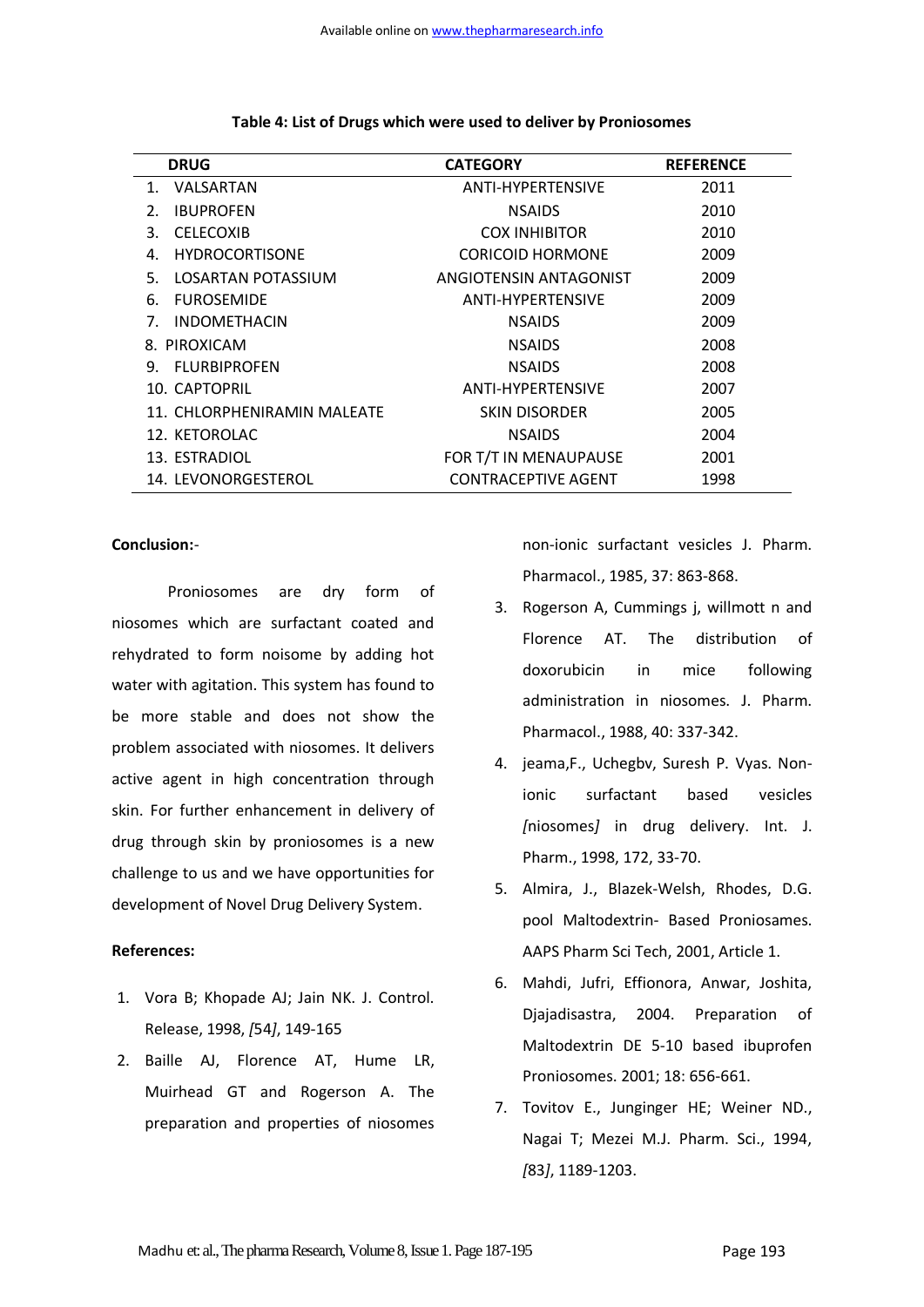- 8. Junginger HE ; Hofland HEJ; Bouwstra JA. Cosmet. Toil, 1991, *[*106*]*, 45-50
- 9. AB Solanki, PR Parikh and RH Parikh. AAPS Pharm. Sci. Tech., 2007 8*[*4*]*, E1-E7.
- 10. AI Blazek-Welsh and DG Rhodes, Pharm. Res., 2001, 18, 656-661.
- 11. S. Perrett, M. Golding and WP Williams, Pharm. Pharmacol., 1991, 43: 154-161.
- 12. Ankur Gupta, Sunil Kumar Prajapati, M Balamurugan, Mamta Singh and Daksh Bhatia, Tropical J. Pharm Res., 2007, 6*[*2*]*: 687-693.
- 13. AD Bangham, MM Standish and JC Watkins, J.Mol. Biol., 1965, 13: 238-252.
- 14. T. Yoshioka, B. Sternberg and AT. Florence, Int.J.Pharm., 1994,105: 1-6.
- 15. Y.Hao, F. Zhao, N.Li, Y Yang and K.Li.Int.J.Pharm., 2002,244: 73-80.
- 16. H.Lieberman, L.Lachman, J.Schwartz, Pharmaceutical Dosage Forms: Tablets, Vol.2, 2<sup>nd</sup> ed., 1990, Marcel Deeber, New York, pp. 229,
- 17. A.Abd-Elbary, HM. El-Laithy and MI Tadrus, Int.J.Pharm., 2008,357 *[*1-2*]*: 189- 198.
- 18. JY Fang, Yu Sy, Wu PC, YB Huang and YH Tsai, Int.J.Pharm., 2001, 215: 91-99.
- 19. C.J.Tank, C.H.Borkhataria, A.H.Baria, R.P.Patel., S.Tamizharasi, K.S.Dipen, D.P.Sandi,R.P.Ghanshaym, Int. J. Chem. Tech. Res. 2009, 1*[*3*]*, 567-573.
- 20. A.Alsarra, A.A.Bosla, S.M.Ahmed and G.M.Mahrous. Pronisomes as a drug carrier for transdermal delivery of

Ketrolac. Eur. J.Pharm. and Biopharm., 2004, Xx: 1-6

- 21. Chauhan S. and Luorence M.J. The preparation of polyoxyethylene containing non-ionic surfactant. Vesicles. J. Pharm. Pharmacol. 1989; 41: 6p.
- 22. Ajay Solanki, Jolly Parikh and Rajesh Parikh. Preparation, Characterization, Optimization and stability studies of Aceclofenac Proniosomes Iranian J.Pharm Research, 2008;7*[*4*]*: 237-246.
- 23. C.HU, D.G. Rhodes, Int.J.Pharm., 1999, 185,23-35.
- 24. Effect of charged and Non-ionic Membrane Additives on Physicochemical Properties and Stability of Niosomes Varaporm Buraphacheep Junyaprasert, Veerawat Teeranachadeekul, and Tasaneeya Supaperml AAPS Pharm Sci Tech, 2008, 9, 3.
- 25. S.Tamizharasi, S.Biradar, V.Rathi, J.C.Rathi,Int.J.Chem.Tech.Res., 2009, 1 *[*3*]*, S17-S23.
- 26. R.H.Muller, M.Radtke, S.A. Wissing, Solid Lipid nanoparticles *[*SLN*]* and nanostructured lipid carriers *[*NLC*]* in cosmetic and dermatological preparations, Adv- Drug Deliv. Rev. 2002, 54 131-155
- 27. Puglia C, Trombetta D, Venuti V, Saija A, Bonina F, Evaluation of in vivo topical anti- inflammatory activity of indomethacin from leposomal vesicles